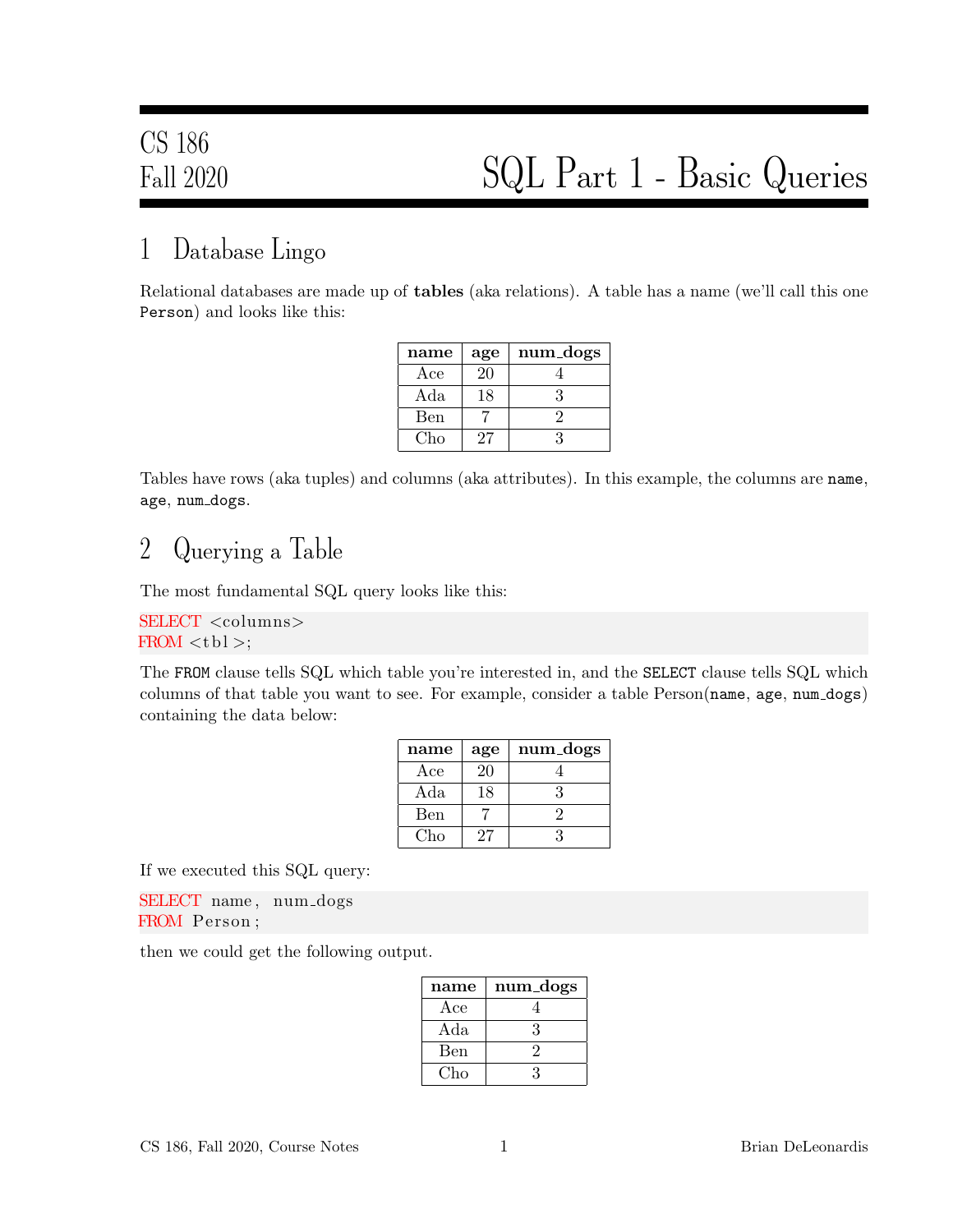In SQL, however, the order of the rows is nondeterministic unless the query contains an ORDER BY (we'll get to this later). So the following output is equally valid:

| name | num_dogs |
|------|----------|
| Ben  |          |
| Cho  | 3        |
| Ace  |          |
| Ada  | 2        |

In fact, any ordering of those  $4$  rows is correct – so unless your query contains an **ORDER** BY clause, don't make any assumptions about the order of your results.

#### 3 Filtering out uninteresting rows

Frequently we are interested in only a subset of the data available to us. That is, even though we might have data about many people or things, we often only want to see the data that we have about very specific people or things. This is where the WHERE clause comes in handy; it lets us specify which specific rows of our table we're interested in. Here's the syntax:

SELECT <columns>  $FROM <$ tbl $>$ WHERE  $\langle$  predicate  $\rangle$ ;

Once again, let's consider our table Person(name, age, num dogs). Suppose we want to see how many dogs each person owns — same as before — but this time we only care about the dog-owners who are adults. Let's walk through this SQL query:

SELECT name, num\_dogs FROM Person WHERE age  $\geq 18$ ;

When reasoning about query execution you can use the following rule: each clause in a SQL query happens in the order it's written, except for **SELECT** which happens last. This is not necessarily the order the database actually does these operations (more on this later in the semester), but it is easy to think about and will always give us the correct answer. The FROM clause tells us we're interested in the Person table, so this is the table we start with:

| name         | age | num_dogs |
|--------------|-----|----------|
| $_{\rm Ace}$ | 20  |          |
| Ada          | 18  | ર        |
| Ben          |     |          |
| Cho          | 27  |          |

Next we move on to the WHERE clause. It tells us that we only want to keep the rows satisfying the predicate age >= 18, so we remove the row with Ben, and are left with the following table: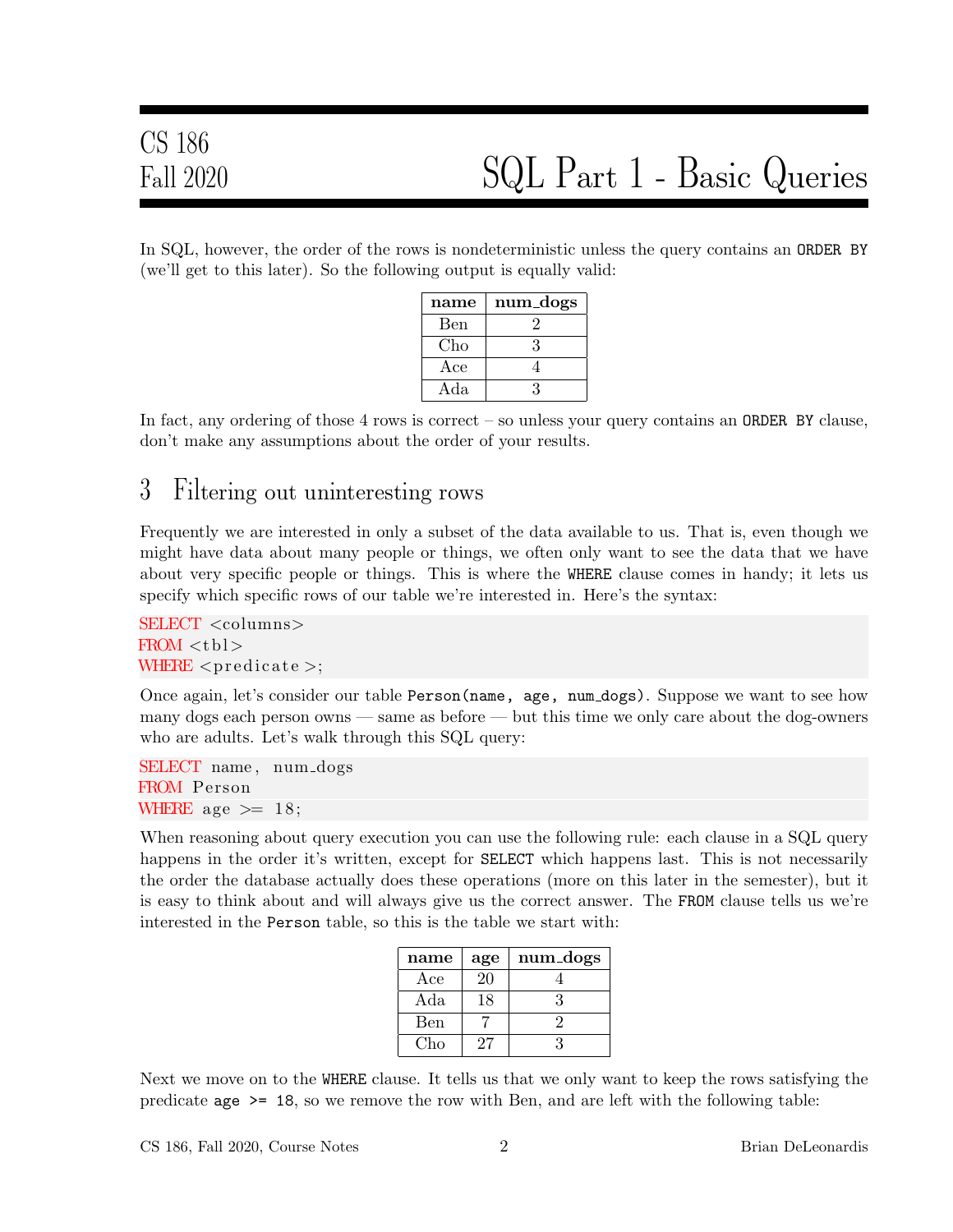# CS 186

## Fall 2020 SQL Part 1 - Basic Queries

| name | age | num_dogs |
|------|-----|----------|
| Ace  | 20  |          |
| Ada  | 8   | 3        |
| ∴'ho |     |          |

And finally, we SELECT the columns name and num dogs to obtain our final result. (Again, any permutation of this result is equally valid so you shouldn't make any assumptions about the order of the rows.) This gives us our final table:

| name | num_dogs |
|------|----------|
| Ace  |          |
| Ada  |          |
| Cho  |          |

#### 4 Boolean operators

If you want to filter on more complicated predicates, you can use the boolean operators NOT, AND, and OR. For instance, if we only cared about dog-owners who are not only adults, but also own more than 3 dogs, then we would write the following query:

```
SELECT name, num_dogs
FROM Person
WHERE age \geq 18
  AND num dogs > 3;
```
As in Python, this is the order of evaluation for boolean operators:

- 1. NOT
- 2. AND
- 3. OR

That said, it is good practice to avoid ambiguity by adding parentheses even when they are not strictly necessary.

#### 5 Filtering Null Values

In SQL, there is a special value called NULL, which can be used as a value for any data type, and represents an "unknown" or "missing" value.

Bear in mind that some values in your database may be NULL whether you like it or not, so it's good to know how SQL handles them. It pretty much boils down to the following rules: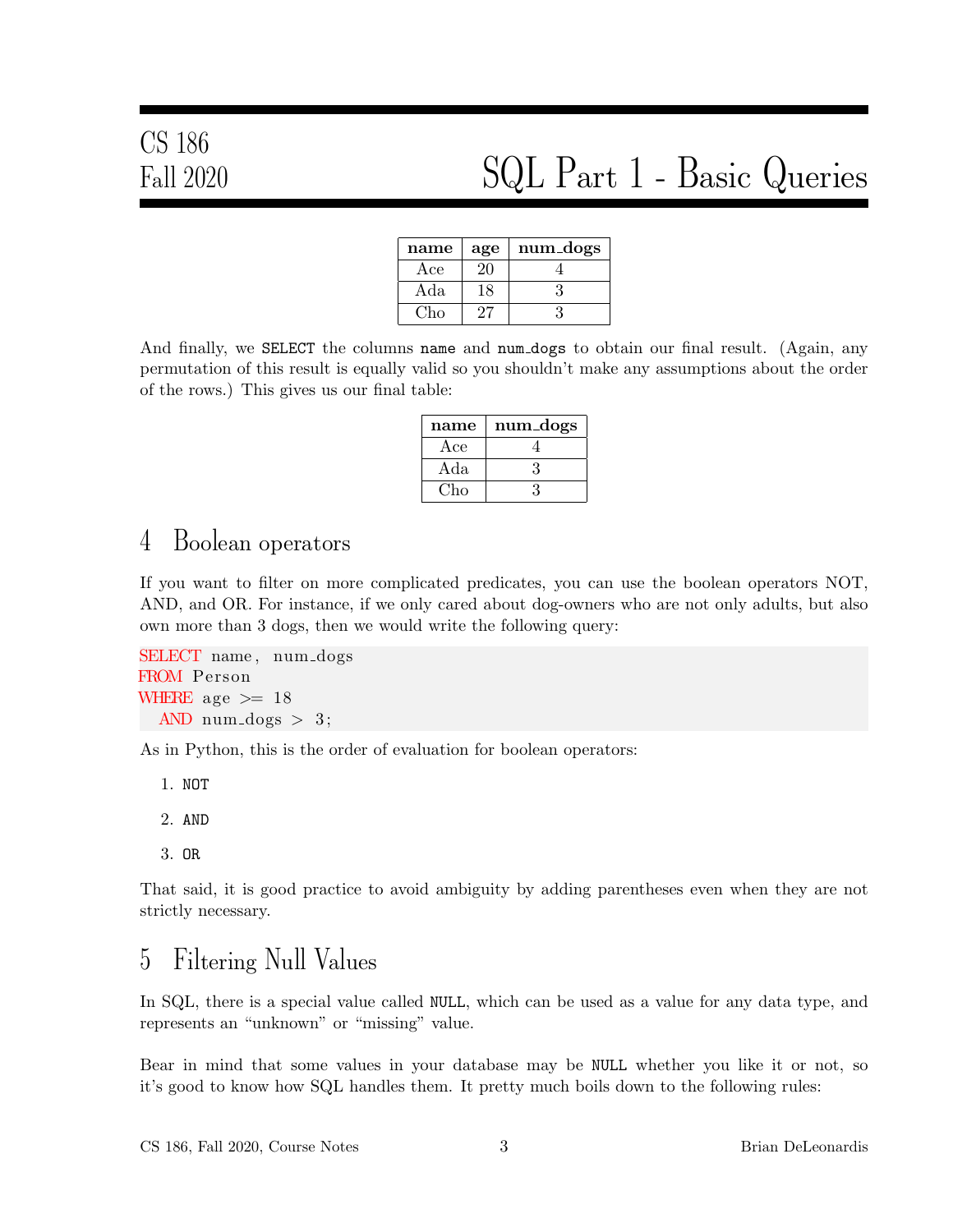- If you do anything with NULL, you'll just get NULL. For instance if x is NULL, then  $x > 3$ , 1  $= x$ , and  $x + 4$  all evaluate to NULL. Even  $x =$  NULL would evaluate to NULL; if you want to check whether x is NULL, then write x IS NULL or x IS NOT NULL instead.
- NULL is falsey, meaning that WHERE NULL is just like WHERE FALSE. The row in question does not get included.
- NULL short-circuits with boolean operators. That means a boolean expression involving NULL will evaluate to:
	- TRUE, if it'd evaluate to TRUE regardless of whether the NULL value is really TRUE or FALSE.
	- FALSE, if it'd evaluate to FALSE regardless of whether the NULL value is really TRUE or FALSE.
	- Or NULL, if it depends on the NULL value.

Let's walk through this query as an example:

SELECT name, num\_dogs FROM Person WHERE age  $\leq$  20 OR num\_dogs  $= 3$ ;

Let's assume we change some values to NULL, so after evaluating the FROM clause we are left with:

| name        | age         | num_dogs    |
|-------------|-------------|-------------|
| Ace         | 20          |             |
| Ada         | <b>NULL</b> | ર           |
| <b>B</b> en | <b>NULL</b> | NULL        |
| Cho         | 27          | <b>NULL</b> |

Next we move on to the WHERE clause. It tells us that we only want to keep the rows satisfying the predicate age  $\leq$  20 OR num dogs = 3. Let's consider each row one at a time:

- For Ace, age  $\leq 20$  evaluates to TRUE so the claim is satisfied.
- For Ada,age  $\leq$  20 evaluates to NULL but num dogs = 3 evaluates to TRUE so the claim is satisfied.
- For Ben, age  $\leq$  20 evaluates to NULL and num dogs = 3 evaluates to NULL so the overall expression is NULL which has a falsey value.
- For Cho, age  $\leq$  20 evaluates to FALSE and num dogs = 3 evaluates to NULL so the overall expression evaluates to NULL (because it depends on the value of the NULL). Because NULL is falsey, this row will be excluded.

Thus we keep only Ace and Ada.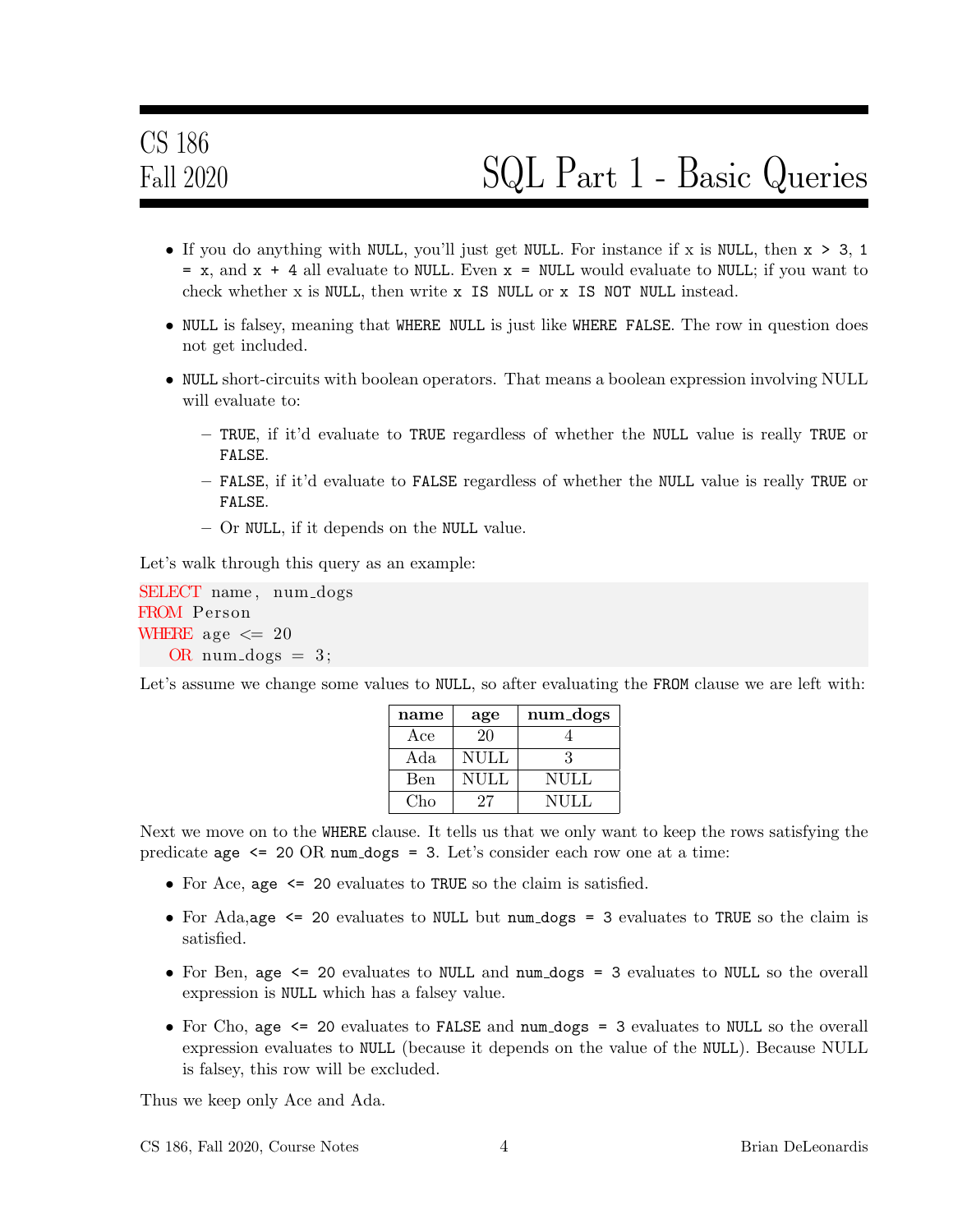### 6 Grouping and Aggregation

When you're working with a very large database, it is useful to be able to summarize your data so that you can better understand the general trends at play. Let's see how.

#### 6.1 Summarizing columns of data

With SQL you are able to summarize entire columns of data using built-in aggregate functions. The most common ones are SUM, AVG, MAX, MIN, and COUNT. Here are some important characteristics of aggregate functions:

- The input to an aggregate function is the name of a column, and the output is a single value that summarizes all the data within that column.
- Every aggregate ignores NULL values except for COUNT(\*). (So COUNT(<column>) returns the number of non-NULL values in the specified column, whereas COUNT(\*) returns the number of rows in the table overall.)

For example, consider this variant of our table People(name, age, num dogs) from earlier, where we are now unsure how many dogs Ben owns:

| name | age | num_dogs    |
|------|-----|-------------|
| Ace  | 20  |             |
| Ada  | 18  |             |
| Ben  |     | <b>NULL</b> |
| Cho  | 27  |             |

With this table in mind ...

- SUM(age) is  $72.0$ , and SUM(num\_dogs) is  $10.0$ .
- AVG(age) is 18.0, and AVG(num dogs) is 3.3333333333333333.
- MAX(age) is 27, and MAX(num\_dogs) is 4.
- MIN(age) is 7, and MIN(num dogs) is 3.
- COUNT(age) is 4, COUNT(num\_dogs) is 3, and COUNT(\*) is 4.

So, if we desired the range of ages represented in our database, then we could use the query below and it would produce the result 20. (Technically it would produce a one-by-one table containing the number 20, but SQL treats it the same as the number 20 itself.)

```
SELECT MAX(age) – MIN(age)
FROM Person ;
```
Or, if we desired the average number of dogs owned by adults, then we could write this: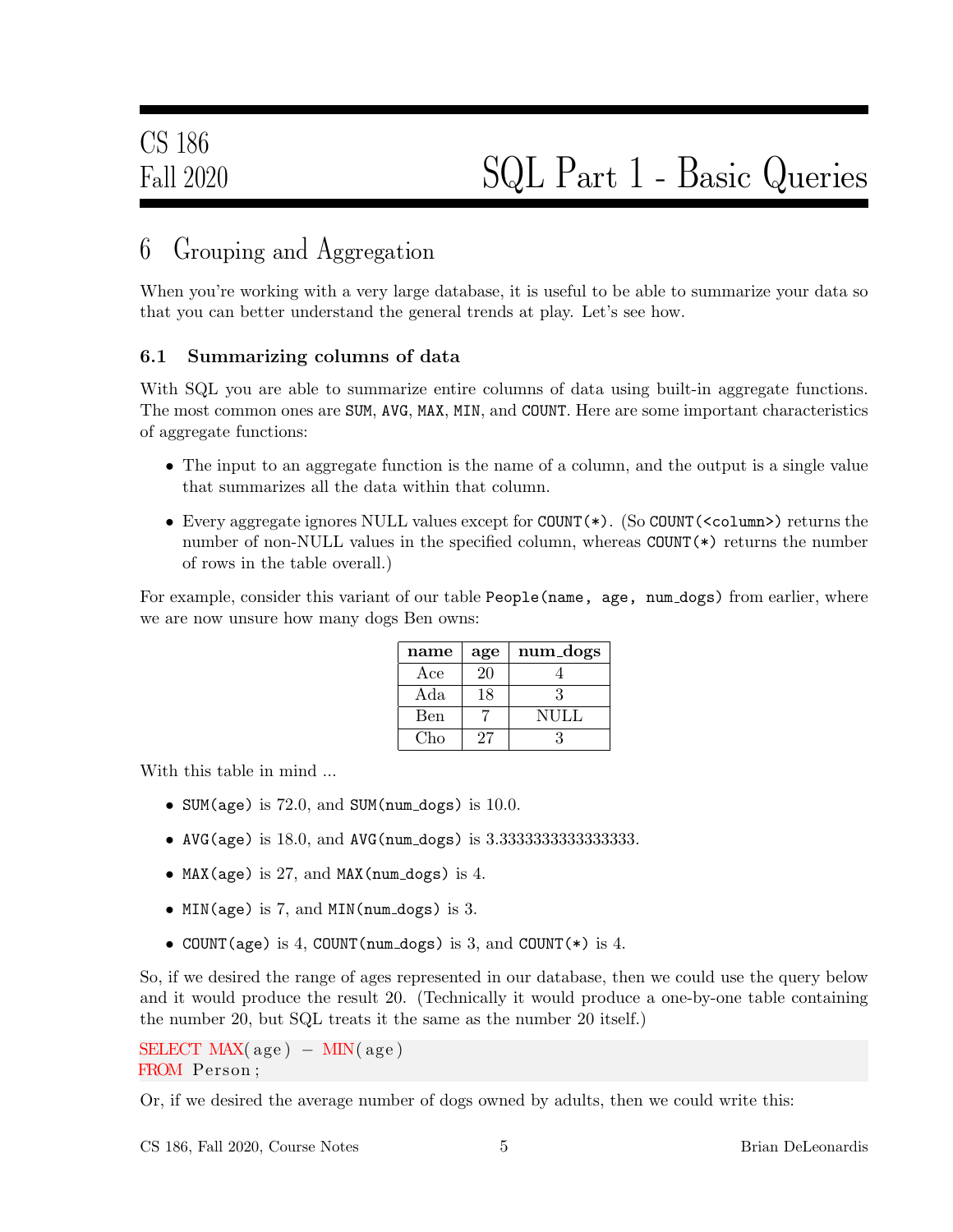# CS 186

## Fall 2020 SQL Part 1 - Basic Queries

SELECT AVG(num\_dogs) FROM Person WHERE age  $\geq 18$ ;

#### 6.2 Summarizing Groups of Data

Now you know how to summarize an entire column of your database into a single number. More often than not, though, we want a little finer granularity than that. This is possible with the GROUP BY clause, which allows us to split our data into groups and then summarize each group separately. Here's the syntax:

```
SELECT <columns>
FROM < b>WHERE \langle predicate\rangle -- Filter out rows (before grouping).
GROUP BY <columns>
HAVING \lepredicate >; -F{\ i}lter \ out \ groups \ (after \ grouping).
```
Notice we also have a brand new HAVING clause, which is actually very similar to WHERE. The difference?

- WHERE occurs before grouping. It filters out uninteresting rows.
- HAVING occurs after grouping. It filters out uninteresting groups.

To explore all these new mechanics let's see another step-by-step example. This time our query will find the average number of dogs owned, for each adult age represented in our database. We will exclude any age for which we only have one datum.

```
SELECT age, AVG(num_dogs)
FROM Person
WHERE age \geq 18
GROUP BY age
HAVING COUNT(*) > 1;
```
Let us assume the Person table is now:

| name       | age | num_dogs       |
|------------|-----|----------------|
| Ace        | 20  | 4              |
| Ada        | 18  | 3              |
| Ben        | 7   | $\overline{2}$ |
| Cho        | 27  | 3              |
| $E$ ma     | 20  | $\overline{2}$ |
| <b>Ian</b> | 20  | 3              |
| $\rm\,Jay$ | 18  | 5              |
| Mae        | 33  | 8              |
| Rex        | 27  |                |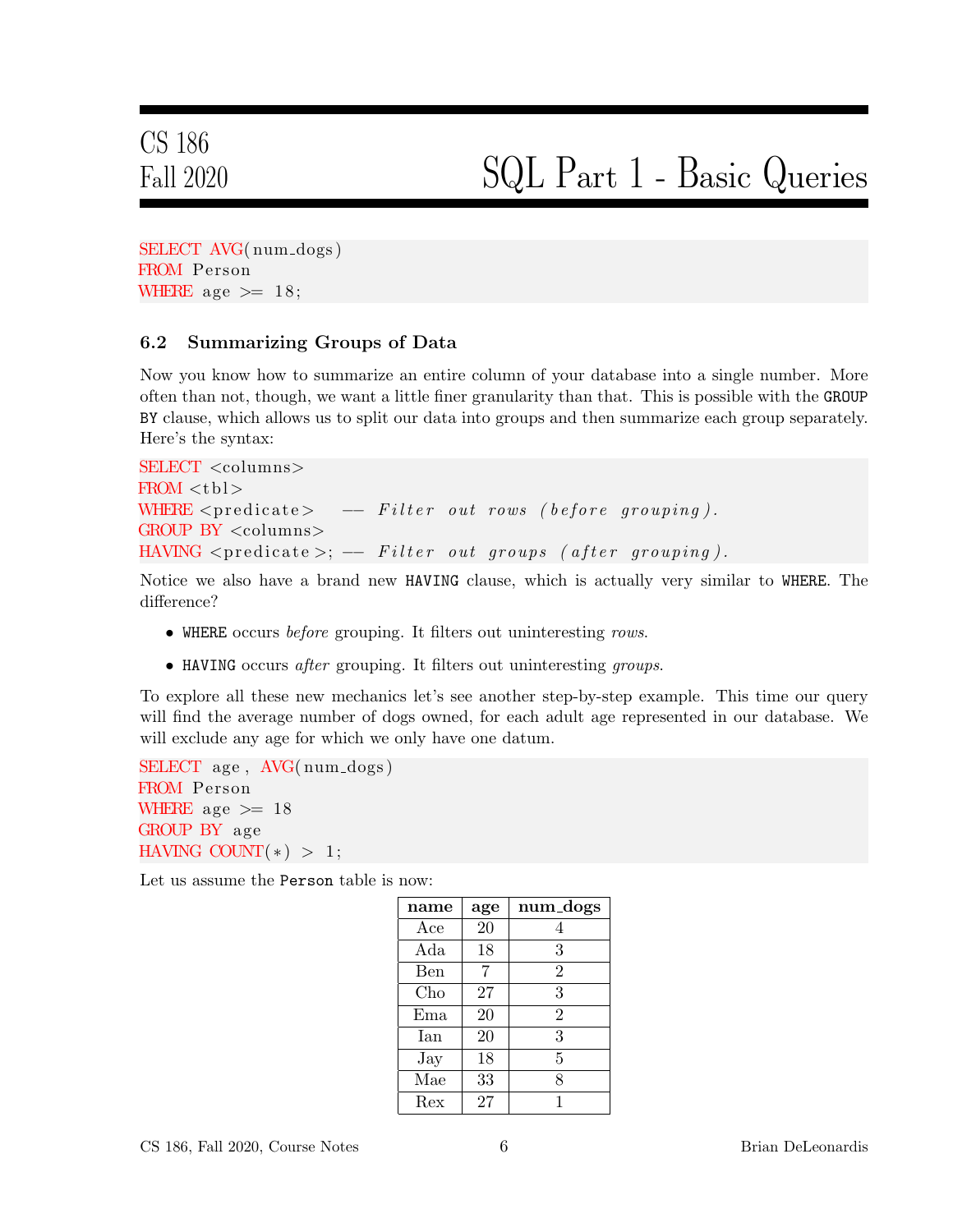Next we move on to the WHERE clause. It tells us that we only want to keep the rows satisfying the predicate  $age \ge 18$ , so we remove the row with Ben.

| name         | age | num_dogs       |
|--------------|-----|----------------|
| $_{\rm Ace}$ | 20  |                |
| Ada          | 18  | 3              |
| Cho          | 27  | 3              |
| Ema          | 20  | $\overline{2}$ |
| Ian          | 20  | 3              |
| $\rm\,Jay$   | 18  | 5              |
| Mae          | 33  | 8              |
| Rex          | 27  | 1              |

Now for the interesting part. We arrive at the GROUP BY clause, which tells us to categorize the data by age. We end up with a group of all the adults 20 years old, a group of all the adults 18 years old, a group of all the adults 27 years old, and a group of all the adults 33 years old. You can now think of the table like this:

| name       | age | num_dogs       |
|------------|-----|----------------|
| Ace        | 20  |                |
| $E$ ma     | 20  | $\overline{2}$ |
| Ian        | 20  | 3              |
| Ada        | 18  | 3              |
| $\rm\,Jay$ | 18  | 5              |
| Cho        | 27  | 3              |
| Rex        | 27  |                |
| Mae        | 33  |                |

The HAVING clause tells us we only want to keep the groups satisfying the predicate COUNT( $\ast$ ) > 1 — that is, the groups that contain more than one row. We discard the group that contains only Mae.

| name       | age | num_dogs       |
|------------|-----|----------------|
| Acc        | 20  |                |
| Ema        | 20  | $\overline{2}$ |
| <b>Tan</b> | 20  | 3              |
| Ada        | 18  | 3              |
| $\rm\,Jay$ | 18  | 5              |
| Cho        | 27  | 3              |
| Rex        | 27  |                |

Last but not least, every group gets collapsed into a single row. According to our SELECT clause, each such row must contain two things: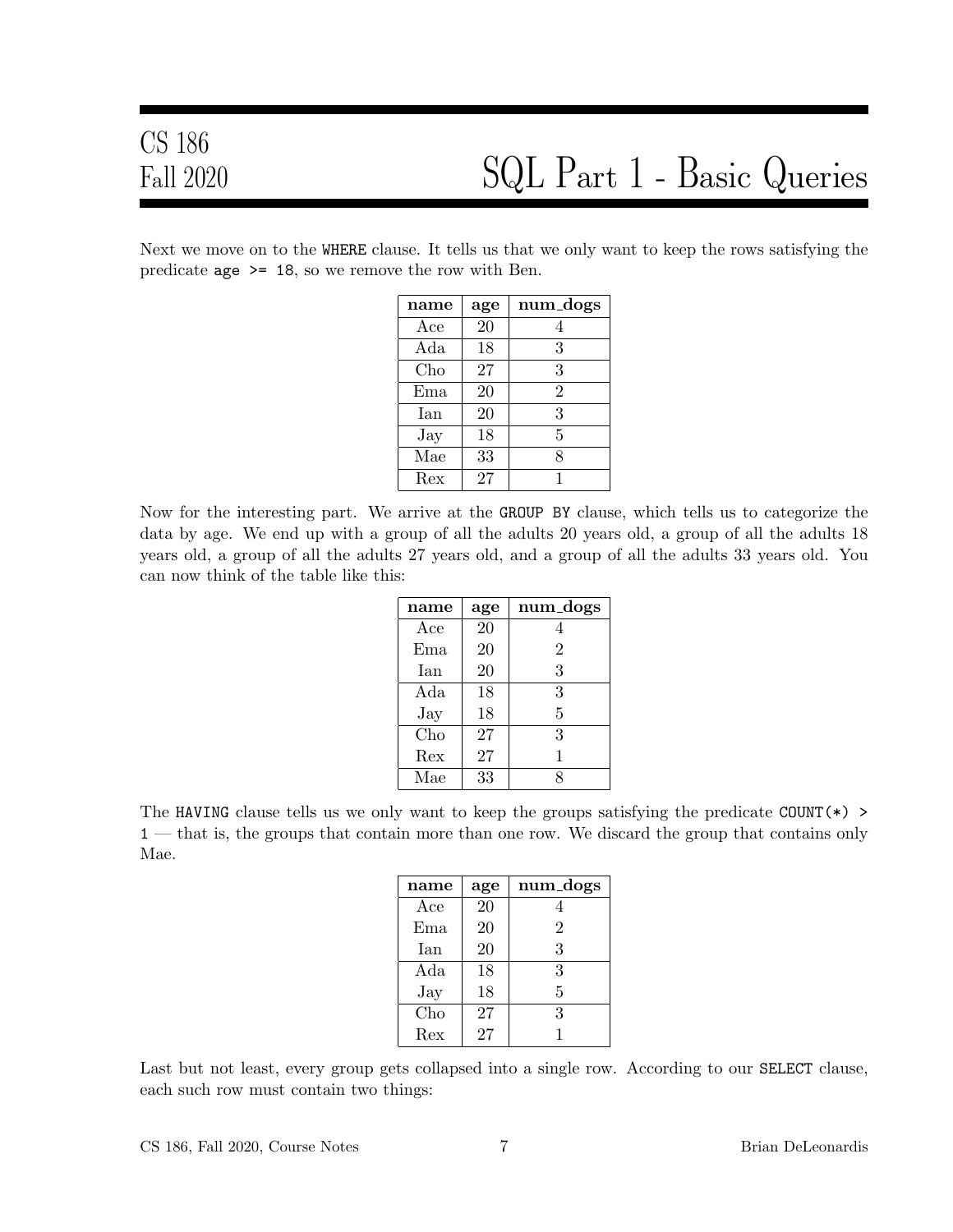- The age corresponding to the group.
- The AVG(num\_dogs) for the group.

Our final result looks like this:

| age        | $AVG(num_dogs)$ |
|------------|-----------------|
| 20         | 3.0             |
| 18         | 4.0             |
| $\prime$ ( | 20              |

So, to recap, here's how you should go about a query that follows the template above:

- Start with the table specified in the FROM clause.
- Filter out uninteresting rows, keeping only the ones that satisfy the WHERE clause.
- Put data into groups, according to the GROUP BY clause.
- Filter out uninteresting groups, keeping only the ones that satisfy the HAVING clause.
- Collapse each group into a single row, containing the fields specified in the SELECT clause.

#### 7 A Word of Caution

So that's how grouping and aggregation work, but before we move on I must emphasize one last thing regarding illegal queries. We'll start by considering these two examples:

1. Though it's not immediately obvious, this query actually produces an error:

```
SELECT age, AVG(num_dogs)
FROM Person ;
```
What's the issue? age is an entire column of numbers, whereas AVG(num\_dogs) is just a single number. This is problematic because a properly formed table must have the same amount of rows in each column.

2. This query does not work either, for a very similar reason:

```
SELECT age, num_dogs
FROM Person
GROUP BY age ;
```
After grouping by age we obtain a table like this: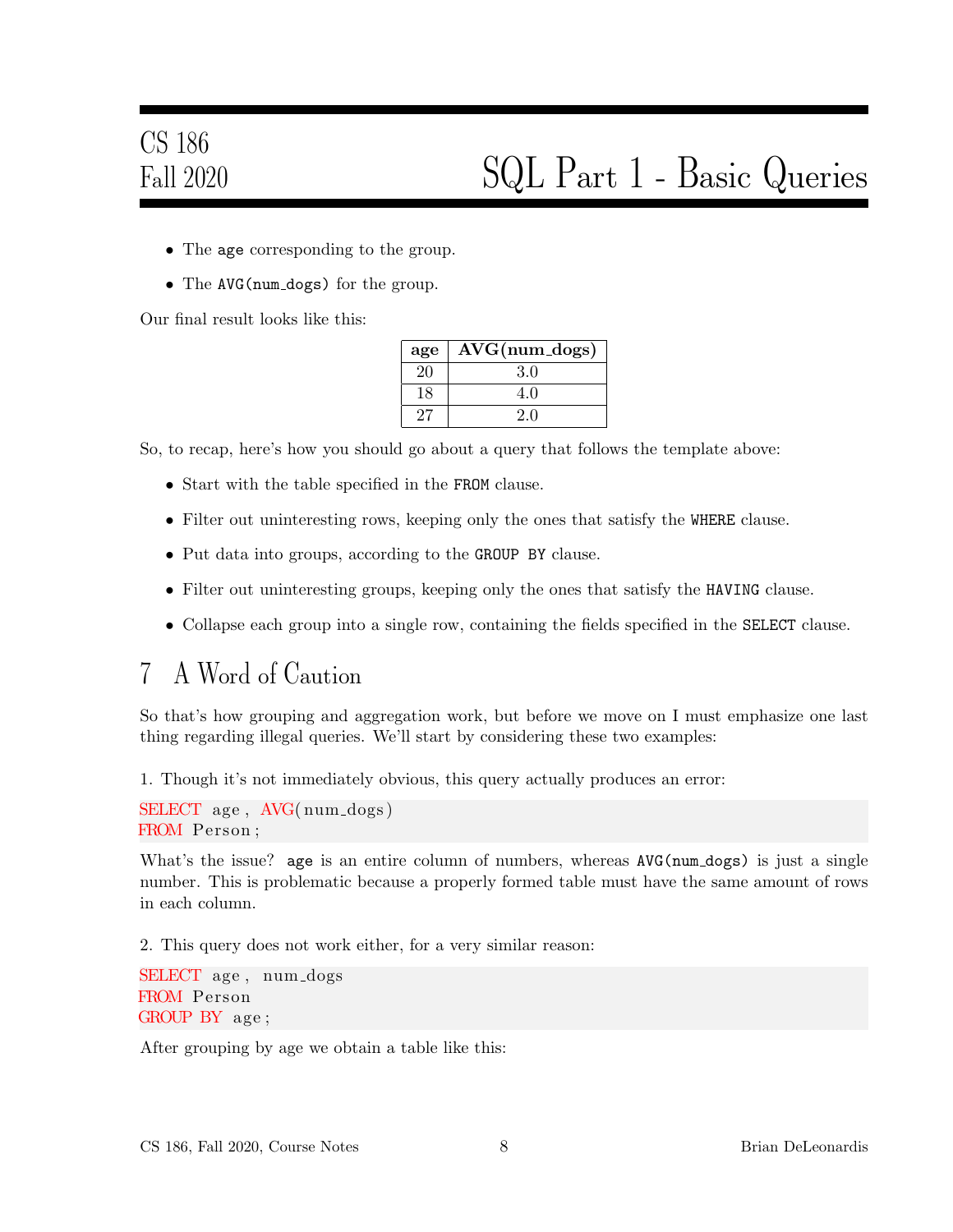| name       | age | num_dogs       |
|------------|-----|----------------|
| Ace        | 20  | 4              |
| Ema        | 20  | $\overline{2}$ |
| Ian        | 20  | 3              |
| Ada        | 18  | 3              |
| $\rm\,Jay$ | 18  | 5              |
| Cho        | 27  | 3              |
| Rex        | 27  | 1              |
| Mae        | 33  | Ջ              |

Then the SELECT clause's job is to collapse each group into a single row. Each such row must contain two things:

- The age corresponding to the group, which is a single number.
- The num dogs for the group, which is an entire column of numbers.

The takeaway from all this? If you're going to do any grouping / aggregation at all, then you must only SELECT grouped / aggregated columns.

#### 8 Order By

Before, we mentioned that the ordering of the output rows was usually nondeterministic in SQL. If you want the rows of your table to appear in a certain order you must use an ORDER BY clause.

Here is an example query using an ORDER BY clause:

SELECT name, num\_dogs FROM Person ORDER BY num\_dogs, name;

You can include as many columns as you want in the ORDER BY clause. We first sort on the first column listed, and then break any ties with the second column listed, and then break any remaining ties with the third column listed, and so on. By default, the sort order is ascending, but if we want the order in descending order we add the DESC keyword after the column name. If we wanted to sort by the num dogs ascending and break ties by name descending, we would use the following query:

SELECT name, num\_dogs FROM Person ORDER BY num dogs , name DESC;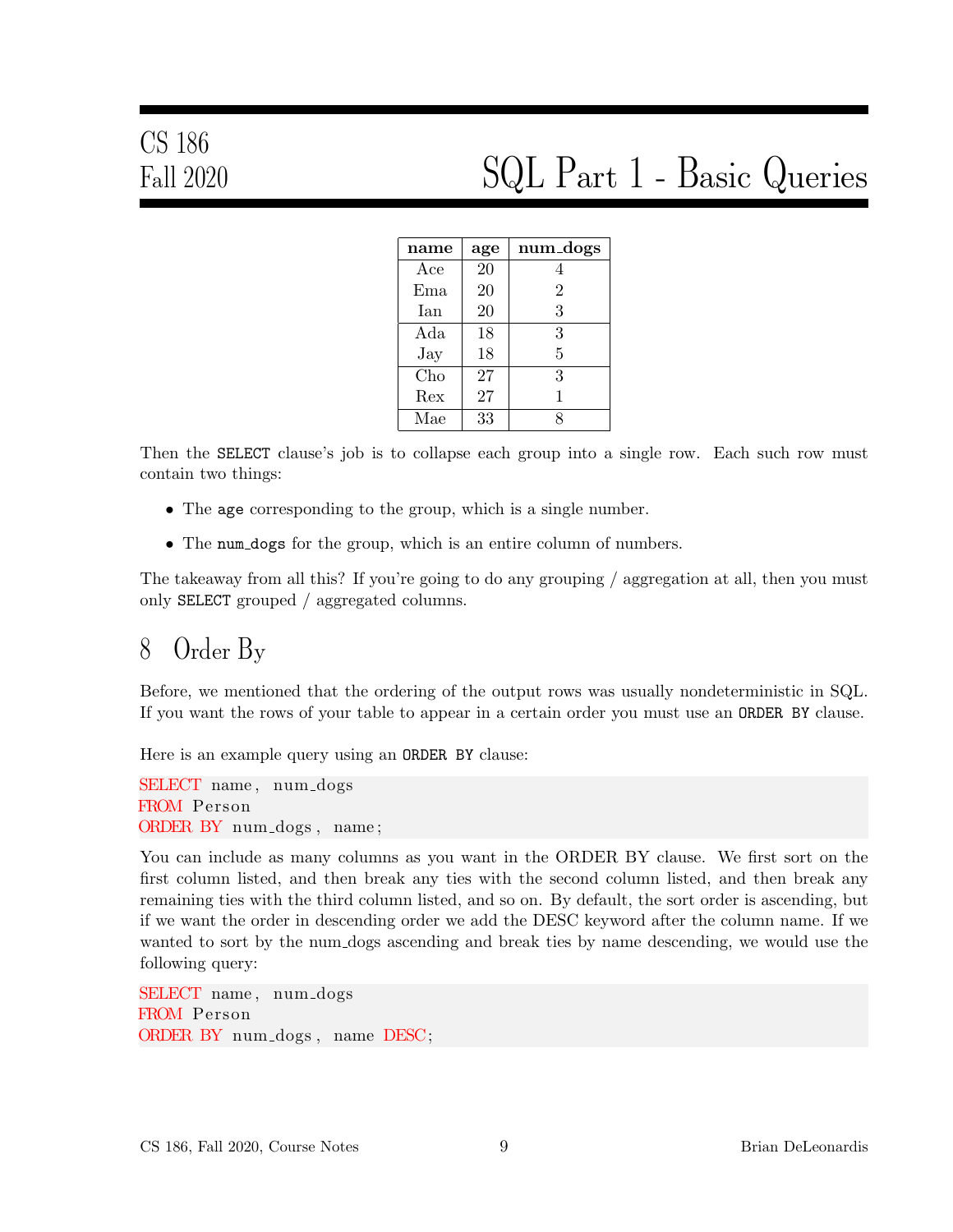#### 9 Limit

Sometimes we only want to see a few rows in our table, even if more rows match all of our other conditions. To do this we can add a LIMIT clause to the end of our query to cap the number of rows that will be returned. Note: the same rows may not always be returned by queries using LIMIT if an ORDER BY is not used or if there are ties in the ordering. Here is a query that only returns one row:

```
SELECT name, num_dogs
FROM Person
LIMIT 1;
```
### 10 Conclusion

Congratulations - we have covered a lot of SQL! To help remember the ordering of the SQL stages, here is the syntax of a query involving the expressions we have learned so far:

```
SELECT <columns>
FROM <sub>th</sub>WHERE \langle predicate >GROUP BY <columns>
HAVING <predicate>
ORDER BY <columns>
LIMIT \langlenum\rangle;
```
### 11 Practice Questions

We have a dogs table that looks like this:

```
CREATE TABLE dogs (
dogid integer,
ownerid integer,
name varchar,
breed varchar,
age integer
)
```
- 1. Write a query that finds the name of every dog that has an ownerid=3.
- 2. Write a query that lists the 5 oldest dogs' name and age. Break ties by the dog's name in ascending alphabetical order.